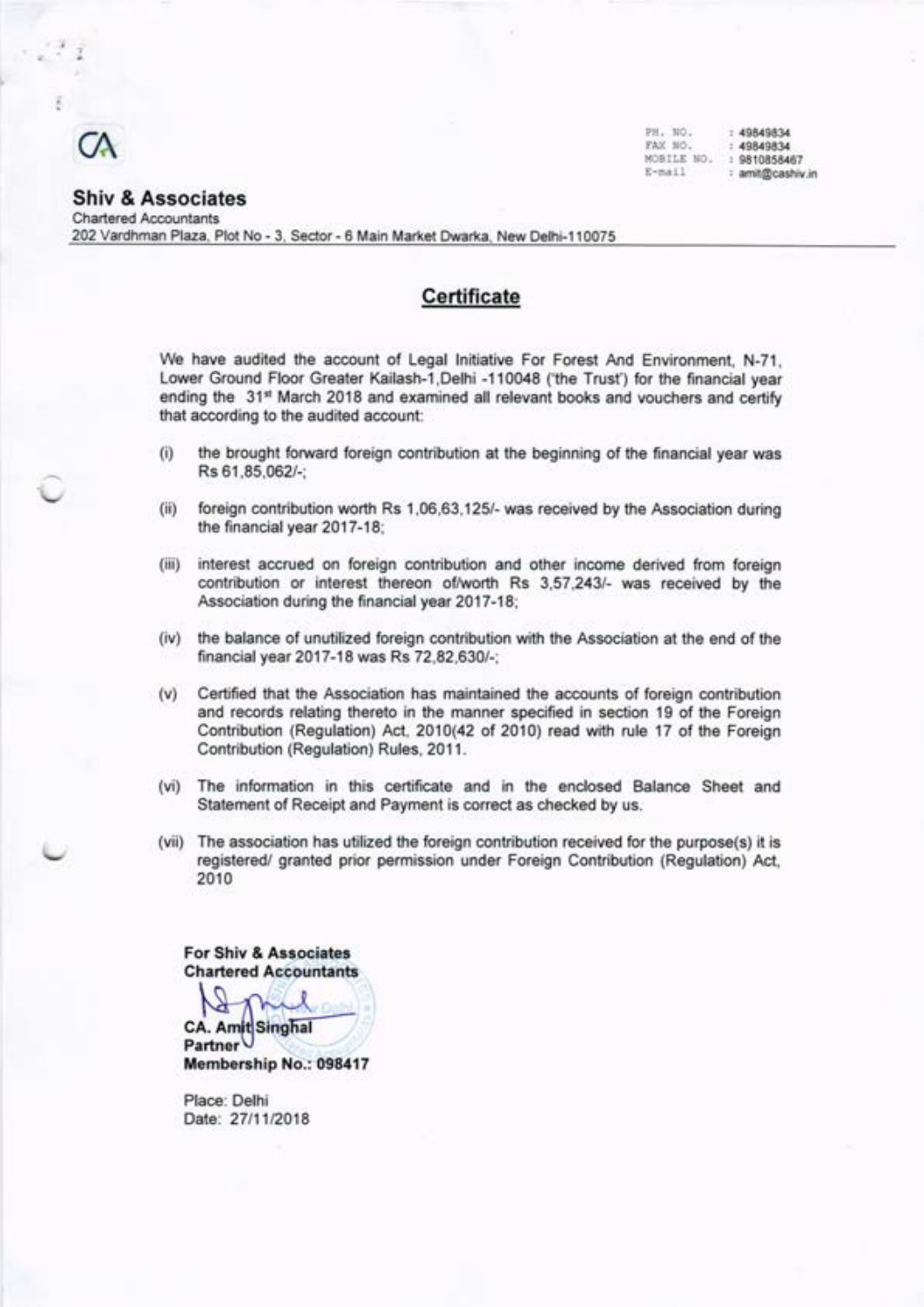

# Shiv & Associate **Chartered Accountants**

## **Auditor's Report**

To the Trustees of

## Legal Initiative for Forest & Environment

N-71, Lower Ground Floor Greater Kailash-1, Delhi -110048

- 1. We have audited the attached Balance Sheet of Legal Initiative for Forest & Environment-FCRA Account as at March 31, 2018, the statement of Receipt & Payment Account (FCRA Account) for the year ended on that date and the Statement of Income and Expenditure Account (FCRA Account) for the year ended on that date annexed thereto. These financial statements are the responsibility of the Trust's management. Our responsibility is to express an opinion on these financial statements based on our audit.
- 2. We have conducted our audit in accordance with auditing standards generally accepted in India. Those standards require that we plan and perform the audit to obtain reasonable assurance about whether the financial statements are free of material misstatement. An audit includes examining, on a test basis, evidence supporting the amounts and disclosures in the financial statements. An audit also includes assessing the accounting principles used and significant estimates made by management, as well as evaluating the overall financial statement presentation. We believe that our audit provides a reasonable basis for our opinion.
- 3. We report that:
	- a. we have obtained all the information and explanations, which to the best of our knowledge and belief, were necessary for the purposes of our audit;
	- b. in our opinion, proper books of account have been kept by the Trust, so far as appears from our examination of those books;
	- c. the Balance Sheet, the Receipt & Payment Account and the Income and Expenditure account dealt with by this report are in agreement with the books of account;
	- d. in our opinion and to the best of our information and according to the explanations given to us, the said accounts together with the notes thereon give a true and fair view in conformity with the accounting principles generally accepted in India:
		- i. in the case of the Balance Sheet, of the state of affairs of the Trust as at March 31, 2018: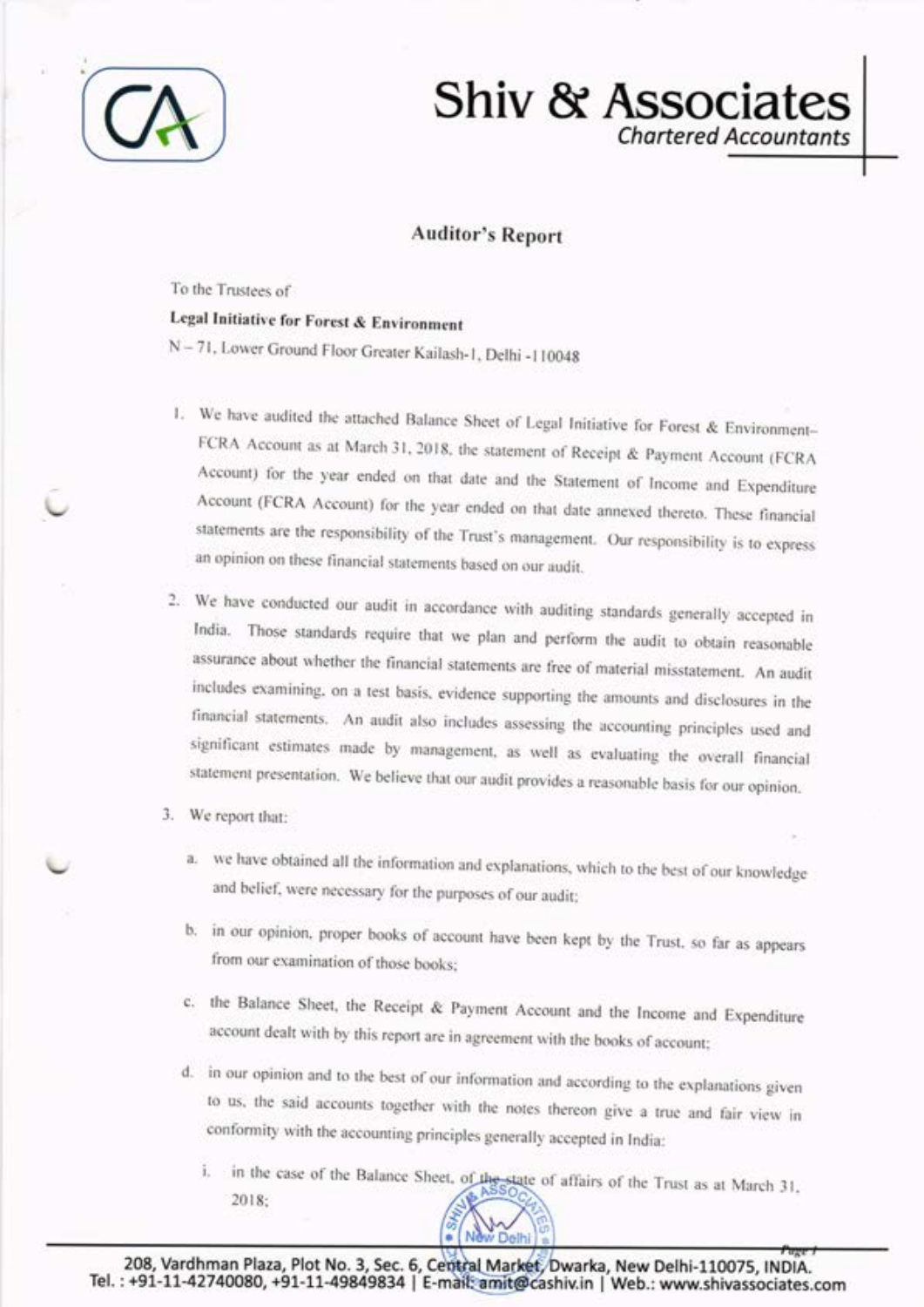- ii. in case of the statement of Receipt & Payment Account, of the receipts and payments for the year ended on that date and
- iii. in the case of the Statement of Income and Expenditure Account, of the excess of income over expenditure for the year ended on that date.

For Shiv & Associates Chartered Accountants Firm registration no: 009989N

**CA.** Amit Singhal

Partner Membership No.: 098417

Place: Delhi Date: 27'h November 2018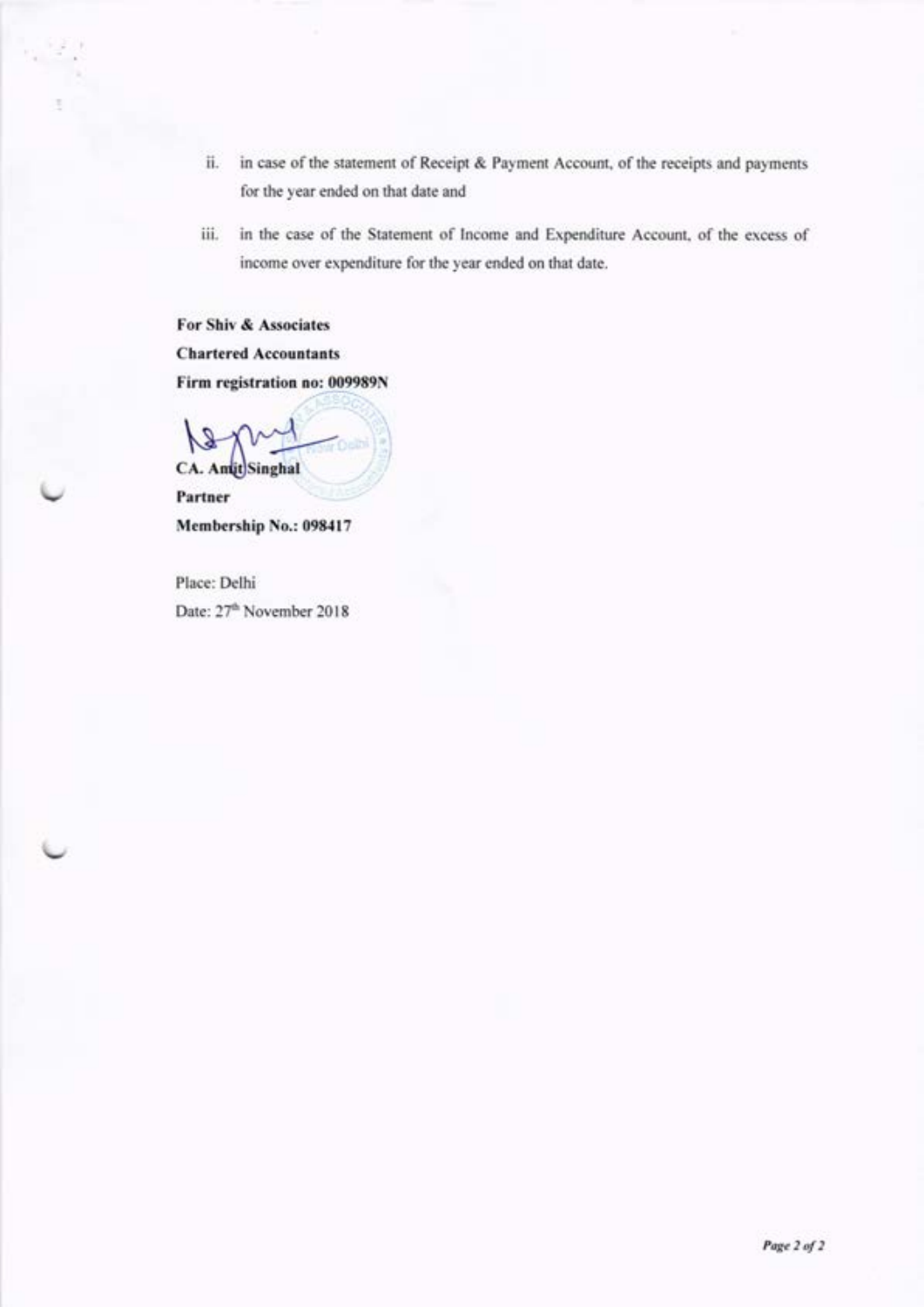Balance Sheet as at March 31, 2018

| <b>Fera Accounts</b> |  |
|----------------------|--|
|                      |  |

|                                           | <b>Schedules</b>                           | March 31, 2018<br>(Rs.) | March 31, 2017<br>(Rs.) |
|-------------------------------------------|--------------------------------------------|-------------------------|-------------------------|
| <b>SOURCES OF FUNDS</b>                   |                                            |                         |                         |
| Capital Fund                              |                                            | 10,26,688               | 8,92,160                |
| Capital Assets Fund                       | $\begin{array}{c} 1 \\ 2 \\ 3 \end{array}$ | 2.16,884                | 1.35,048                |
| <b>Unutilised Grants</b>                  |                                            | 60,49,565               | 54,48,845               |
| Total                                     |                                            | 72,93,137               | 64,76,053               |
| <b>APPLICATION OF FUNDS</b>               |                                            |                         |                         |
| <b>Fixed Assets</b>                       |                                            |                         |                         |
| Gross Block                               | $\overline{4}$                             | 5,64,628                | 4.50.322                |
| Less: Accumulated Depreciation            |                                            | 3,47,744                | 3.15.274                |
| Net Block                                 |                                            | 2,16,884                | 1,35,048                |
| <b>Current Assets, Loans and Advances</b> |                                            |                         |                         |
| Cash and Bank Balances                    | 5                                          | 72,82,630               | 61.85,062               |
| Loans and advances                        | $\overline{6}$                             | 1.45,995                | 4.53,478                |
| (A)                                       |                                            | 74,28,625               | 66,38,540               |
| Less: Current Liabilities                 | 7                                          | 3,52,372                | 2.97.535                |
| $(A - B)$                                 |                                            | 70,76,253               | 63,41,005               |
| Total                                     |                                            | 72,93,137               | 64,76,053               |
| <b>Notes to Accounts</b>                  | 13                                         |                         |                         |

The schedules refered to above and notes to accounts form an integral part of Balance Sheet.

As per our report of even date

For Shiv & Associates Firm's Registration no: 009989N **Chartered Accountants** 

Ca. Amit Singhal Partner Membership No. 98417

Place: Delhi Date: 27/11/2018

For and on behalf of Legal Initiative for Forest & Environment

**Ritwick Dutta** Trustee

**Rahul Choudhary** Trustee

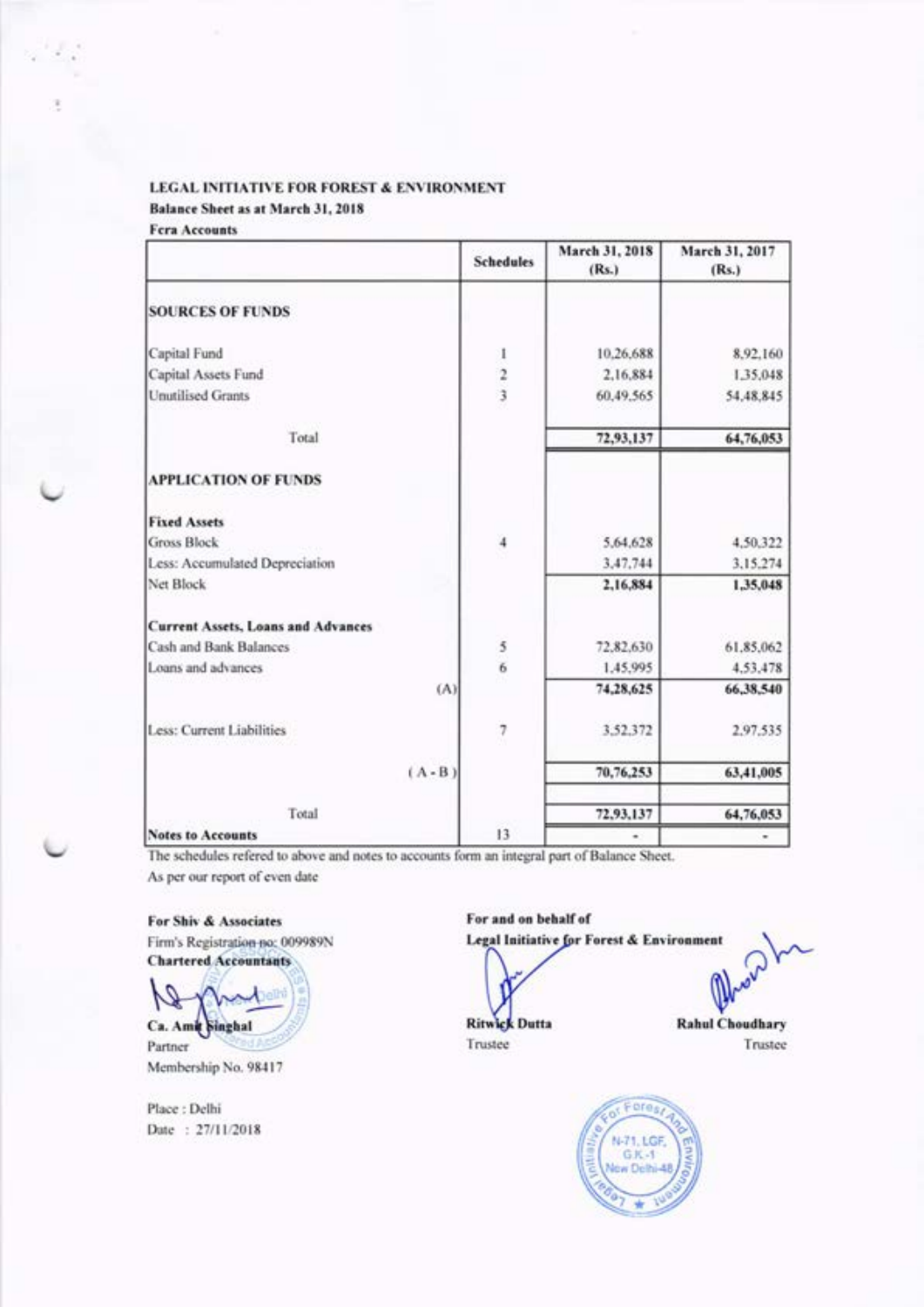#### Statement of Income and Expenditure for the year ended March 31, 2018

#### **Fera Accounts**

|                                                               | <b>Schedules</b> | March 31, 2018<br>(Rs.) | March 31, 2017<br>(Rs.) |
|---------------------------------------------------------------|------------------|-------------------------|-------------------------|
| Income                                                        |                  |                         |                         |
| <b>Grants/Donations Received</b>                              |                  |                         |                         |
| Specific Purpose Grant Income                                 |                  | 99,98,463               | 72,85,094               |
| Other Income                                                  | 3<br>8           | 2,00,539                | 2,41,587                |
|                                                               |                  | 1,01,99,002             | 75,26,681               |
| Expenditure                                                   |                  |                         |                         |
| Specific Purpose Grant Expenditure                            | 9                | 99,98,463               | 72,85,094               |
| Depreciation                                                  | $\frac{1}{4}$    | 32,470                  | 35,251                  |
| Other Expenses                                                | 10               | 65,624                  | 62,823                  |
|                                                               |                  | 1,00,96,557             | 73,83,168               |
| <b>Excess of Income over expenditure</b>                      |                  | 1,02,445                | 1,43,513                |
| Add: Depreciation transferred to Capital Assets Fund          |                  | 32,470                  | 35,251                  |
| Excess of Income over expenditure transferred to Capital Fund |                  | 1,34,915                | 1,78,764                |
| <b>Notes to Accounts</b>                                      | 13               |                         |                         |

The schedules refered to above and notes to accounts form an integral part of Statement of Income and Expenditure. As per our report of even date

For Shiv & Associates Firm's Registration no: 009989N

**Chartered Accountants** 

Ca. Amit Singhal

Partner Membership No. 98417

Place: Delhi Date: 27/11/2018 For and on behalf of Legal Initiative for Forest & Environment

**Ritwick Dutta** 

 $\sqrt{}$ 

Trustee

**Rahul Choudhary** Trustee

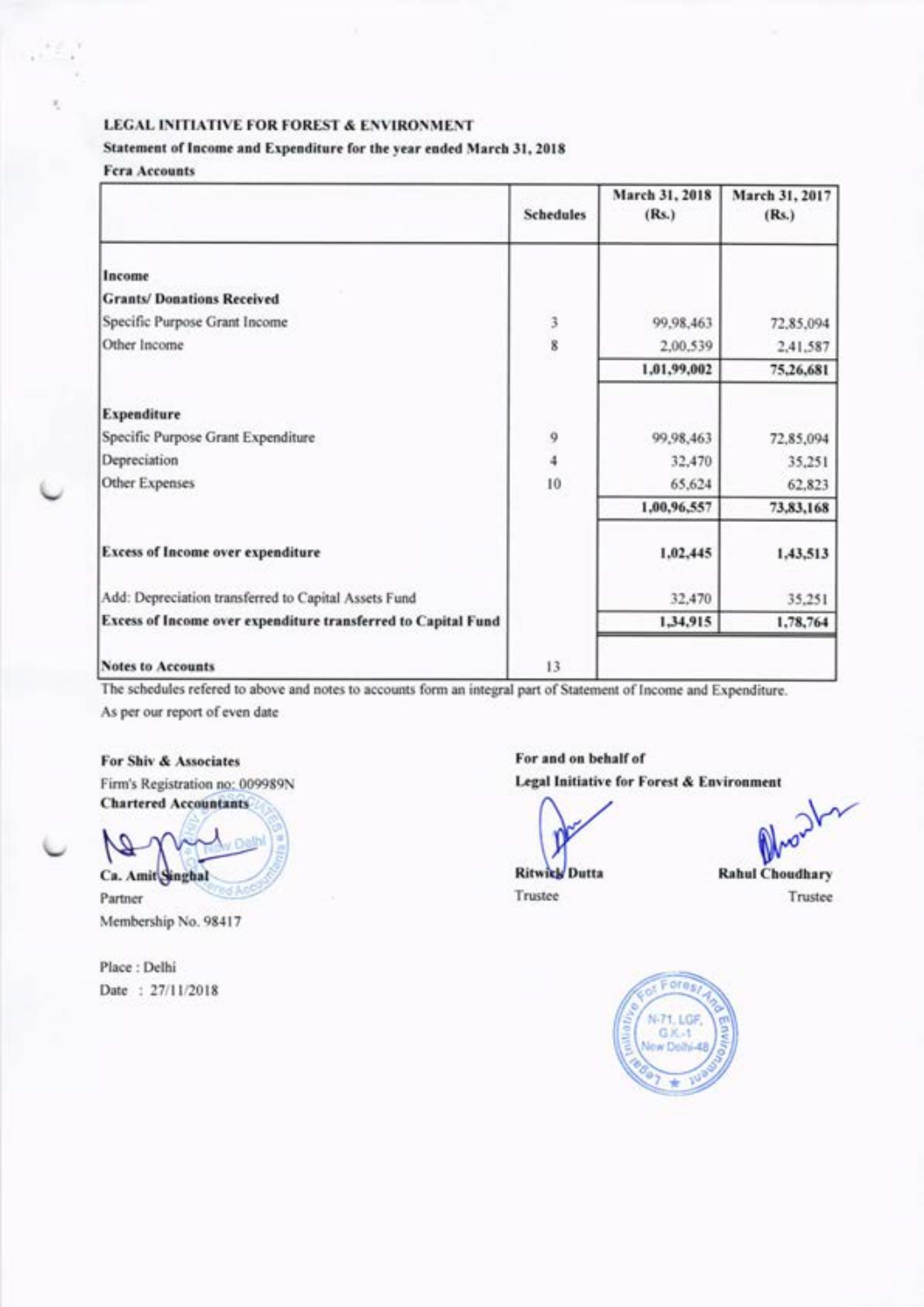#### Receipts & Payment Account for the year ended on 31st March 2018 **FCRA Account**

|                                    |              |                                               | (All amounts in Indian Rupees)                |
|------------------------------------|--------------|-----------------------------------------------|-----------------------------------------------|
| <b>Particulars</b>                 | Schedule     | For the year ended<br>March 31, 2018<br>(Rs.) | For the year ended<br>March 31, 2017<br>(Rs.) |
| Receipts                           |              |                                               |                                               |
| <b>Opening Balance</b>             |              |                                               |                                               |
| Cash & Bank Balance                |              | 61.85.062                                     | 35,04,116                                     |
| <b>Grants/Donations Received</b>   |              |                                               |                                               |
| Specific Purpose Grant Income      | 3            | 1,06,63,125                                   | 1,02,91,754                                   |
| Interest Received                  |              | 3,57,243                                      | 1,14,747                                      |
|                                    |              | 1,72,05,430                                   | 1,39,10,617                                   |
| Payments                           |              |                                               |                                               |
| Specific Purpose Grant Expenditure | $\mathbf{H}$ | 97.42.870                                     | 73,73,596                                     |
| Other Expenditure                  | 12           | 65.624                                        | 1,32,723                                      |
| <b>Fixed Asset Purchased</b>       | 4            | 1.14.306                                      | 18,480                                        |
| Advance paid                       |              | ÷                                             | 2,00,756                                      |
|                                    |              | 99.22.800                                     | 77,25,555                                     |
| <b>Closing Balance</b>             |              |                                               |                                               |
| Cash & Bank Balance                | 3            | 72,82,630                                     | 61.85.062                                     |
|                                    |              | 1,72,05,430                                   | 1.39.10.617                                   |
| <b>Notes to Accounts</b>           | 13           | ۰                                             |                                               |

The schedules refered to above and notes to accounts form an integral part of Statement of Income & Expenditure.

As per our report of even date For Shiv & Associates Firm's Registration no: 009989N **Chartered Accountants** 

New De Ca Amit Singhal

Partner Membership No. 98417

**Place: New Delhi** Date: 27/11/2018 For and on behalf of

Legal Initiative for Forest & Environment

*V* 

**Ritwick Dutta** Trustee

**Rahul Choudhary** Trustee

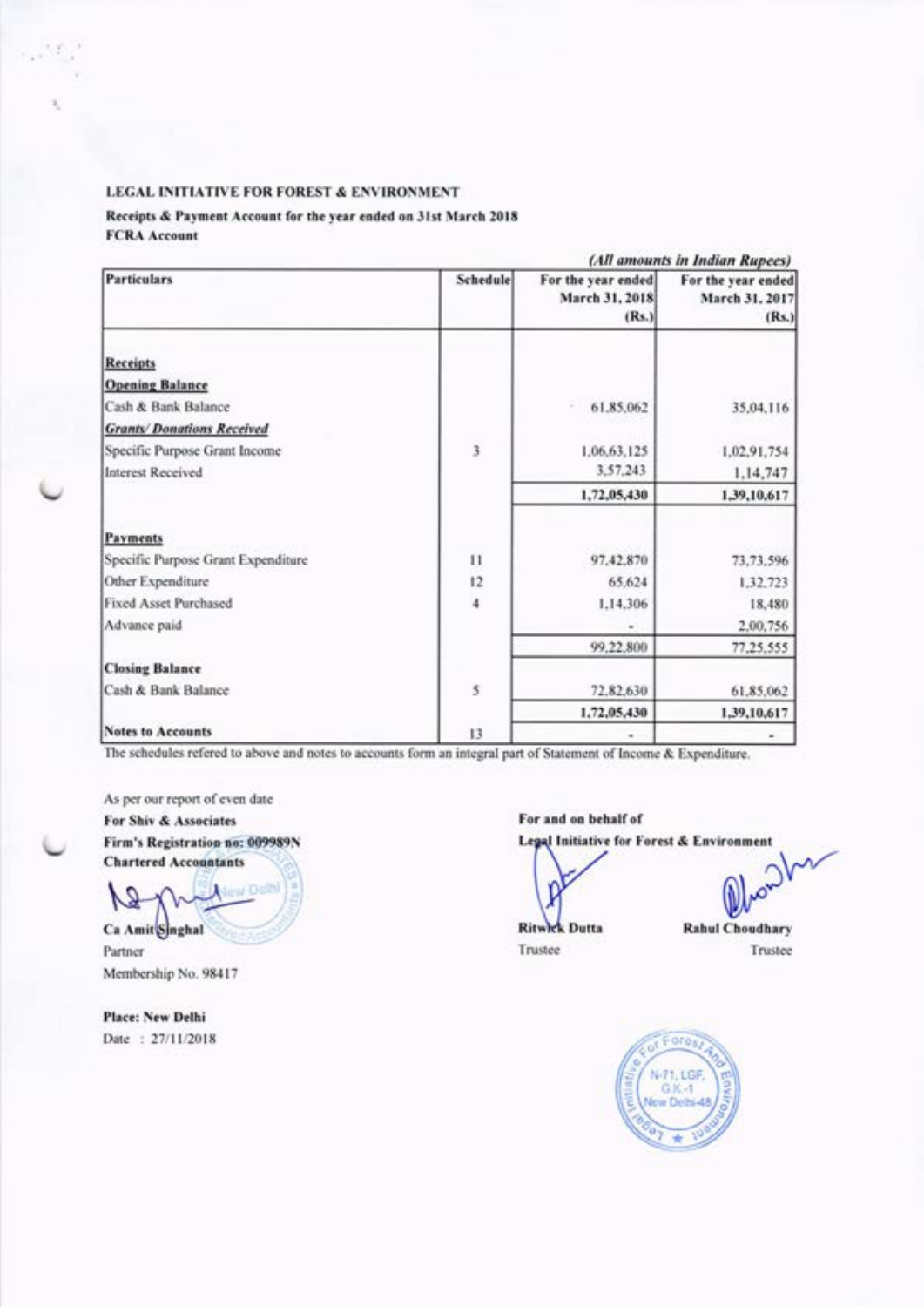## LEGAL INITIATIVE FOR FOREST & ENVIRONMENT **FCRA** Account

Schedules to the accounts

| <b>Particulars</b>                                                                                                                   | March 31, 2018<br>(Rs.) | March 31, 2017<br>(Rs.) |
|--------------------------------------------------------------------------------------------------------------------------------------|-------------------------|-------------------------|
| Schedule 1: Capital Fund                                                                                                             |                         |                         |
| Opening Balance                                                                                                                      | 8.92.160                | 7,13,396                |
| Add: Balance transferred from Income and Expenditure Account<br>Less: Excess expenditure of specific purpose meet out from own funds | 1,34,915<br>(387)       | 1,78,764                |
|                                                                                                                                      | 10,26,688               | 8,92,160                |
| Schedule 2: Capital Asset Fund                                                                                                       |                         |                         |
| Opening Balance                                                                                                                      | 1.35.048                | 1.51.819                |
| Add: Fixed Assets puchased during the Year                                                                                           | 1.14.306                | 18,480                  |
| Less: Depreciation transferred from Income and Expenditure Account                                                                   | (32, 470)               | (35.251)                |
|                                                                                                                                      | 2,16,884                | 1,35,048                |

(This space has been intentionally left blank)





Charles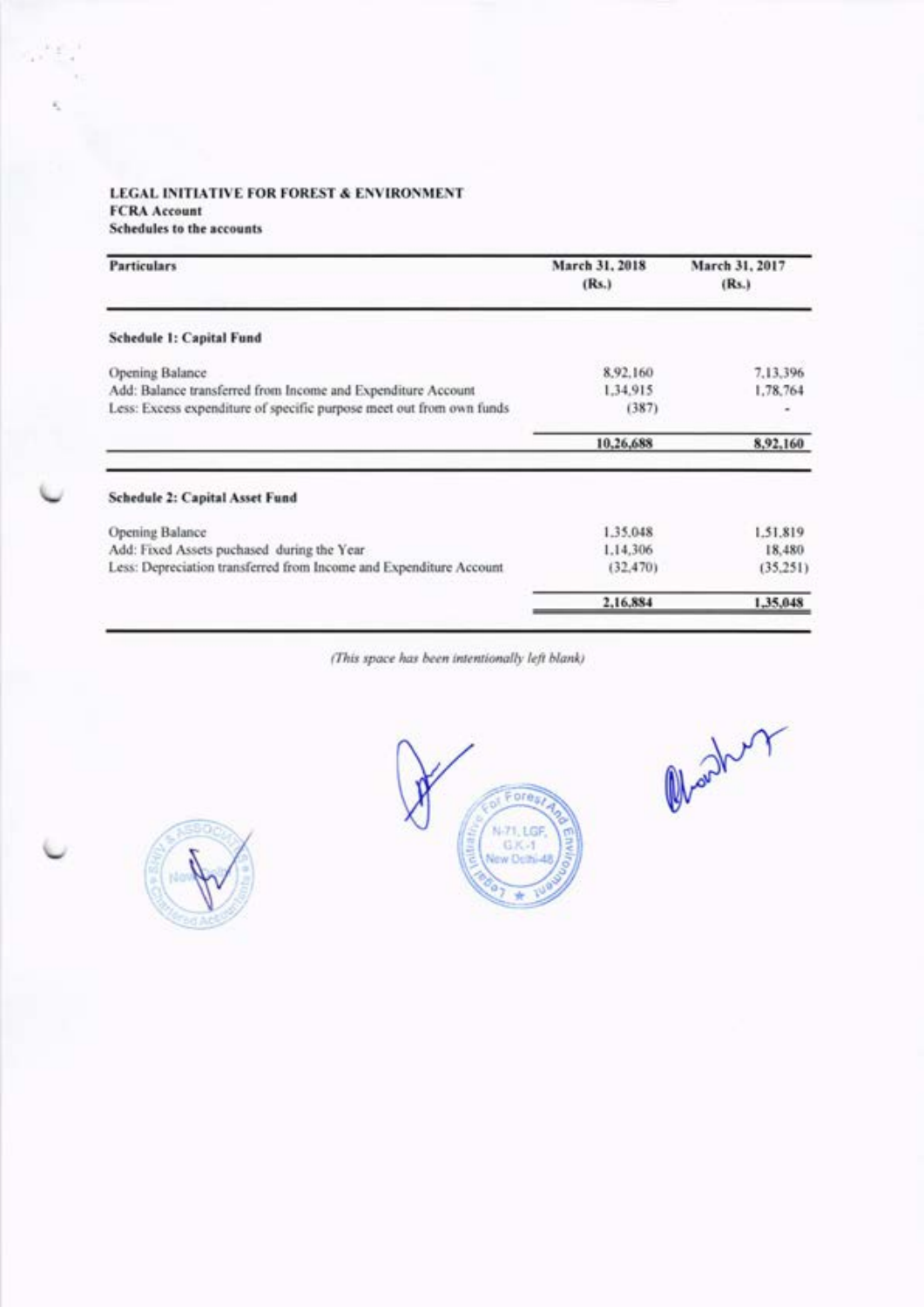LEGAL INITIATIVE FOR FOREST & ENVIRONMENT<br>FCRA Account<br>Schedule to the accounts

 $\gamma$ 

(Amount in Rs)

Schedule 3 : Unutilised Grant

| $\overline{\phantom{a}}$ | GRANTS (Received in FCRA nominated<br>Account) | As at March<br>31, 2017 | Receipts<br>during the<br>year | Interest<br>carned on<br>grant | Expenditure A/c*<br>Transfer to<br>Income & | transfer to<br>apital Assets<br>Fund | <b>Transferred</b><br><b>Trom Capital</b><br>Fund | As at March<br>31,2018 |
|--------------------------|------------------------------------------------|-------------------------|--------------------------------|--------------------------------|---------------------------------------------|--------------------------------------|---------------------------------------------------|------------------------|
|                          |                                                |                         |                                |                                |                                             |                                      |                                                   |                        |
|                          | Oak Foundation                                 |                         | 66.66.667                      |                                |                                             | 14,306                               |                                                   | 12,08,538              |
|                          | slobal Greengrants Fund                        | 5,52,679                |                                |                                | 23,43,823<br>5.52,679                       |                                      |                                                   |                        |
|                          | Key Stone Foundation                           | 1,29,374                |                                |                                |                                             |                                      | 387                                               |                        |
|                          | stermational River                             | 7,05,765                |                                |                                | 1,69,761<br>3,12,515                        |                                      |                                                   |                        |
|                          | American Jewish World Service                  | 8,13,458                | 256,300                        |                                | 6,30,566                                    |                                      |                                                   | 1,93,250<br>4,39,192   |
|                          | Shakti Sustainable Energy Foundatio            | 12,47,569               | 381.00                         | 49,977                         | 9,89,119                                    |                                      |                                                   | 0,08,585               |
|                          |                                                | 14,48,845               | 1.06,63,125                    | 49,977                         | 9,98,463                                    | 14,386                               | ls:                                               |                        |
|                          |                                                | 3.56,102                | 1,02,91,754                    | 84.563                         | 2,85,094                                    | 18,480                               |                                                   | 41,48,845              |

 $\varpi$  and the state of the state of the state of the state of the state of the state of the state of the state of the state of the state of the state of the state of the state of the state of the state of the state of the



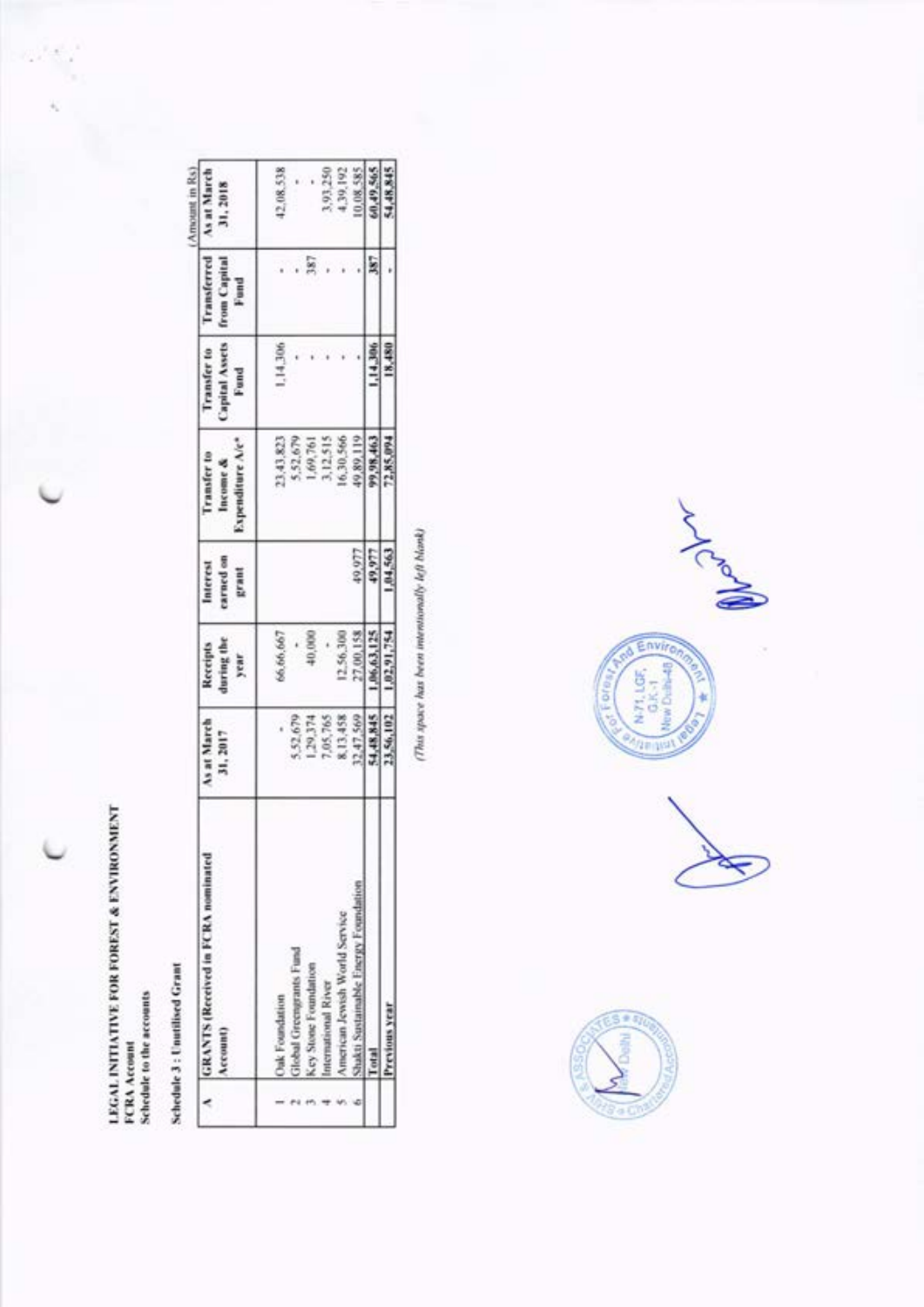LEGAL INITIATIVE FOR FOREST & ENVIRONMENT<br>FCRA Account<br>Schedule to the accounts

Schedule 4: Fixed Assets

| 'articulars |                 |  |                      |                       |      |                          |                                         | <b>Net Block</b>             |
|-------------|-----------------|--|----------------------|-----------------------|------|--------------------------|-----------------------------------------|------------------------------|
|             | As at March 31, |  | Cat March 31         | vat March 31.<br>7002 |      | s at March 31            | 盖                                       | larch 3<br>2017              |
|             |                 |  |                      |                       |      |                          |                                         |                              |
|             |                 |  |                      | 51,987                |      |                          |                                         |                              |
|             | 69,584          |  | 2,62,258<br>2,83,890 | 62,363<br>924         |      |                          |                                         |                              |
|             | 18,480          |  | 18,480               |                       | 3588 | 333874<br>83974<br>34255 | 4,188<br>1,96,976<br>15,580<br>1,16,884 | 1971<br>1973<br>1988<br>1988 |
|             | 50,322          |  | 5,64,628             | 15,274                |      |                          |                                         |                              |
|             |                 |  |                      | 80,023                |      |                          |                                         |                              |

(This space has been intensionally left blank)



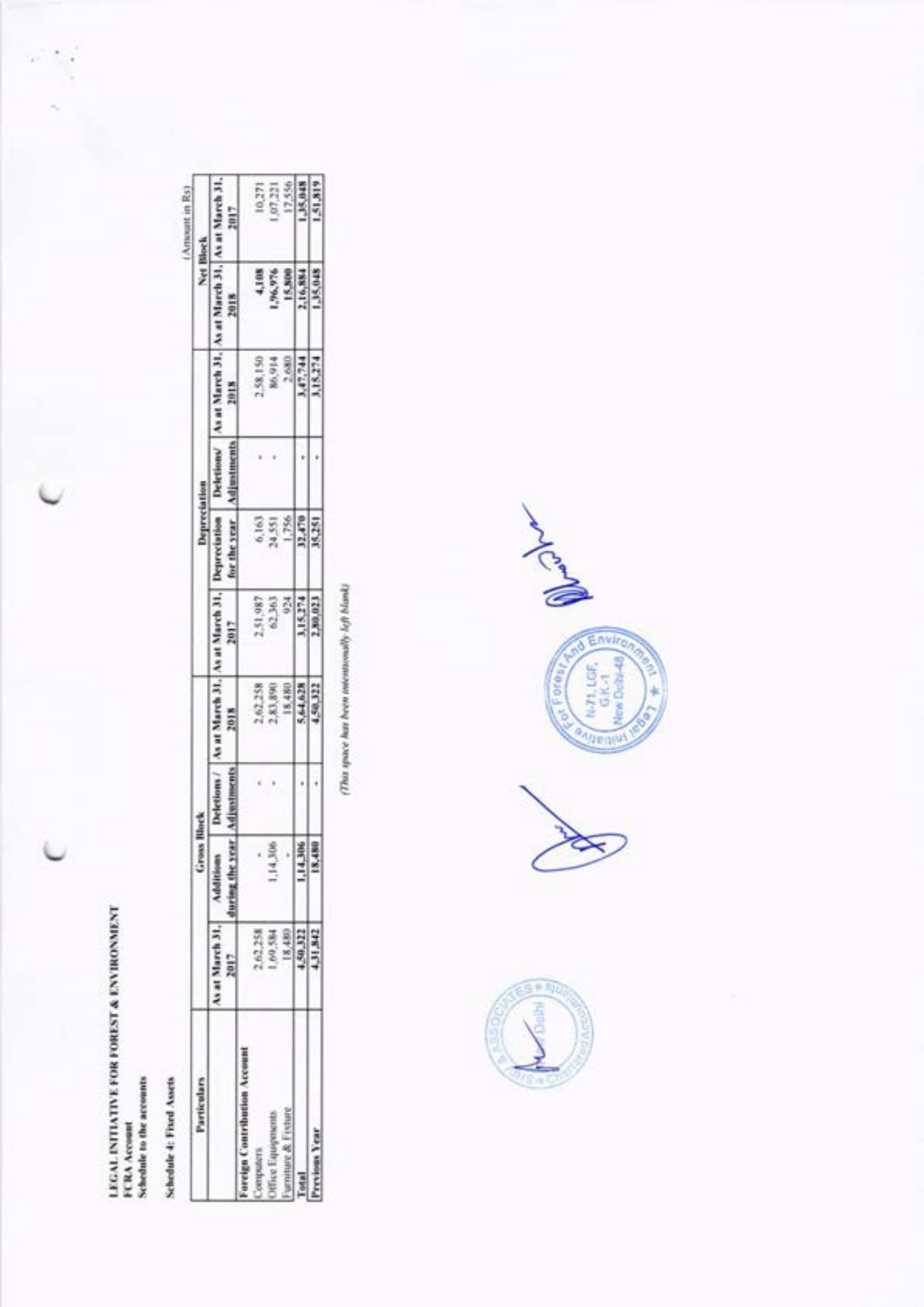### LEGAL INITIATIVE FOR FOREST & ENVIRONMENT **FCRA Account**

Schedules to the accounts

| <b>Particulars</b>                        | March 31, 2018<br>(Rs.) | March 31, 2017<br>(Rs.) |
|-------------------------------------------|-------------------------|-------------------------|
| <b>Schedule 5: Cash and Bank Balances</b> |                         |                         |
| Cash on Hand                              | 5.228                   | 13,469                  |
| Balances with Schedule Banks:             |                         |                         |
| Current Account                           | 17,77,402               | 1,71,593                |
| <b>Fixed Deposits</b>                     | 55,00,000               | 60,00,000               |
|                                           | 72,82,630               | 61,85,062               |
| <b>Schedule 6: Loans and Advances</b>     |                         |                         |
| Tax Deducted at Source                    | 38,447                  | 21.320                  |
| <b>Accrued Interest</b>                   | 1.07.548                | 2.31.402                |
| Others                                    | ۰                       | 2.00.756                |
|                                           | 1,45,995                | 4,53,478                |
| <b>Schedule 7: Current Liabitilites</b>   |                         |                         |
| Duties & Taxes                            | 62.103                  | 38,700                  |
| Sundry Creditors                          | 2.90.269                | 2,58,835                |
| Other Liabilities                         | ۰                       | ٠                       |
|                                           | 3,52,372                | 2,97,535                |

(This space has been intentionally left blank)





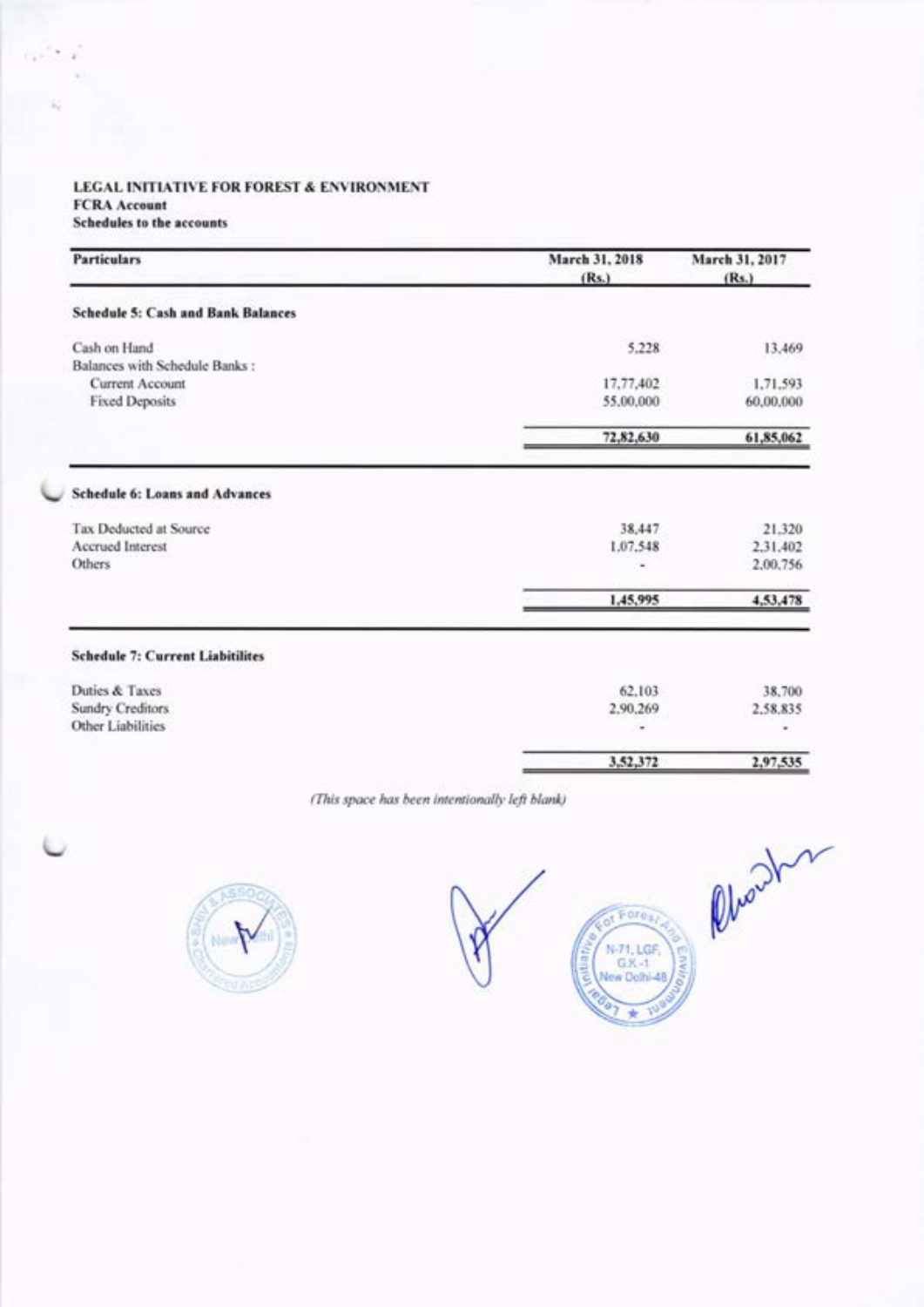#### LEGAL INITIATIVE FOR FOREST & ENVIRONMENT **FCRA** Account Schedules to the accounts

| <b>Particulars</b>                                | March 31, 2018<br>(Rs.) | March 31, 2017<br>(Rs.) |
|---------------------------------------------------|-------------------------|-------------------------|
| <b>Schedule 8: Other Income</b>                   |                         |                         |
| Interest from Fixed Deposits                      | 1.53,840                | 2.01.483                |
| Interest from Bank                                | 46,699                  | 40,104                  |
|                                                   | 2,00,539                | 2,41,587                |
| Schedule 9: Specific Purpose of Grant Expenditure |                         |                         |
| <b>Audit Fees</b>                                 | 50,000                  | 57,500                  |
| <b>Bank Charges</b>                               |                         | 1,037                   |
| Conferences and Meetings                          | 25,40,175               | 18,79,868               |
| Electricity and Water                             | 33,969                  | 27,442                  |
| Legal and Professional Expenses                   | 29,66,054               | 27.64.629               |
| Local Conveyance Expenses                         | 66,521                  | 65,082                  |
| Office Expenses                                   | 96,854                  | 52,375                  |
| Office Rent                                       | 3,40,000                | 2,90,000                |
| <b>Publication Expenses</b>                       | 1.99,920                | ۰                       |
| Postage and Courier Expenses                      | 35,617                  | 43,855                  |
| Printing and Stationery Expenses                  | 1.05.771                | 1.36.218                |
| Repair and Maintenance Expenses                   | 1,49,565                | 33.122                  |
| Salary & Stipend Expenses                         | 16.81.857               | 12.52.232               |
| <b>Staff Welfare Expenses</b>                     | 500                     | 307                     |
| Telephone Expenses                                | 56,711                  | 75,821                  |
| Books & Periodicals                               | 21,974                  | 15,680                  |
| Research Expenses                                 | 91,072                  | ۰                       |
| <b>Travelling Expenses</b>                        | 11,41,548               | 5,73,826                |
| <b>Website Expenses</b>                           | 4,20,355                | 16,100                  |
|                                                   | 99,98,463               | 72,85,094               |
| <b>Schedule 10: Other Expenditure</b>             |                         |                         |
| Audit Fees                                        | 9,000                   |                         |
| <b>Bank Charges</b>                               | 3,824                   | 8,219                   |
| Balance Written off                               |                         | 104                     |
| Office Rent                                       |                         | 20,000                  |
| <b>Travelling Expenses</b>                        | 11,800                  | ۰                       |
| Salary & Stipend Expenses                         | 27,000                  |                         |
| Legal and Professional Expenses                   | 14,000                  | 34,500                  |
|                                                   | 65,624                  | 62.823                  |





Obart